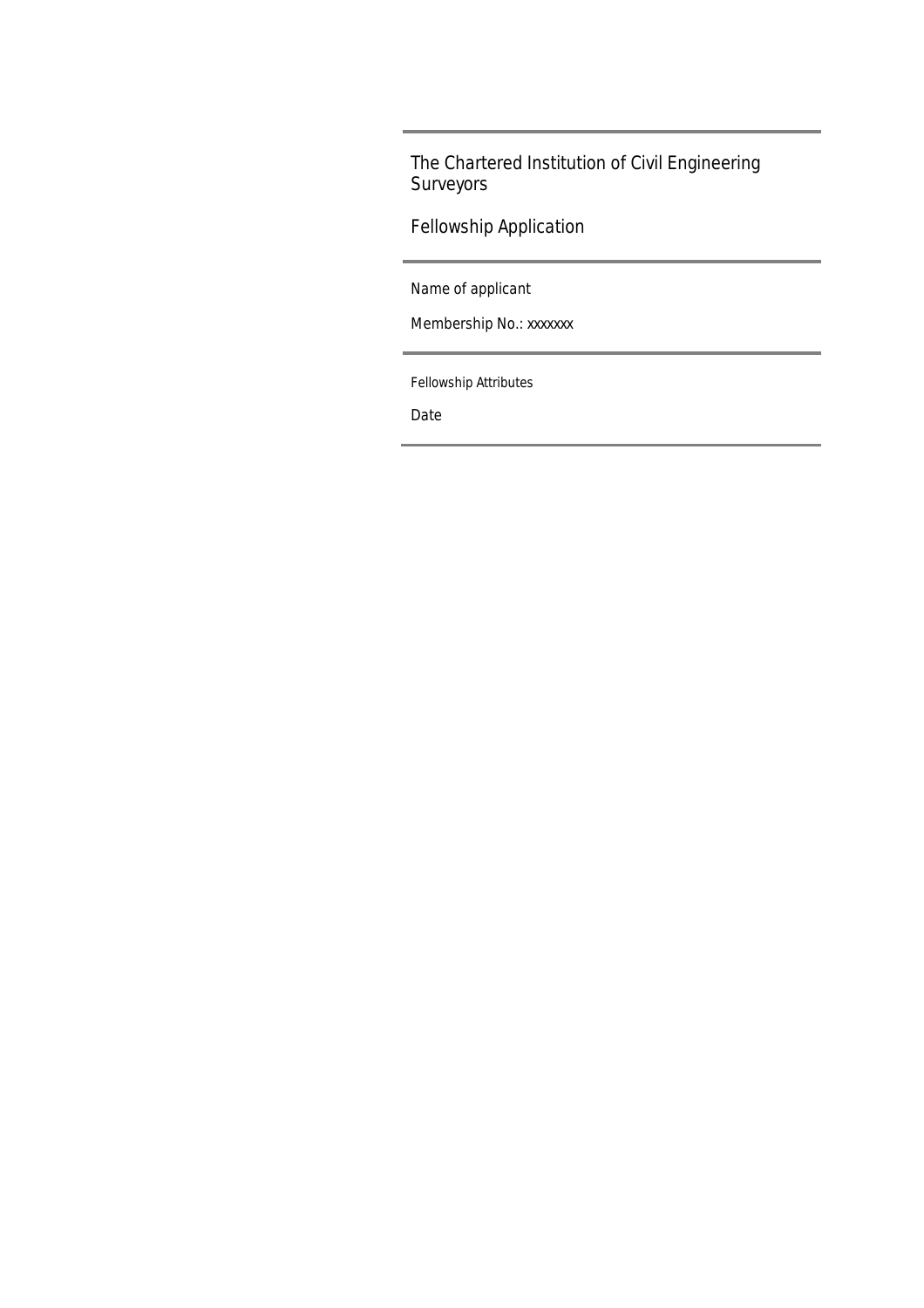Fellowship Application

Name of applicant Membership No.: xxxxxx

Fellowship Attributes

### **FC01 Institution and current affairs**

- Demonstrates awareness and understanding of current industry related affairs and undertakes to play an active role in the institution.
- Demonstrates an active role in supporting or shaping strategic thinking.

My current contribution to the Institution is primarily through my role as a [*job title*] for [*name of employer*] ICES Approved Development Scheme (ADS), which I completed in [*date]*. In addition to supervising colleagues on the ADS, I also support others in applying for membership of the Institution at various grades, either by direct coaching and mentoring or by facilitating the opportunity for them to undertake specific development tasks, away from their day to day role within the business.

My role within my organisation enables me to influence and shape our internal processes and procedures in response to market and economic climate conditions, shareholder requirements and technological developments, particularly at present in the fields of insurance, corporate risk and digitalisation (BIM). In addition to this strategic role, I have a governance role in respect of project and divisional financial performance (covering some £xxx Million of turnover) and an operational role supporting a divisional team and representation on the [*name*] project (at JV Board level).

I am a keen follower of social media and occasionally tweet about current industry issues and subscribe to institutions and organisations such as TED, The Singularity University and MIT, which along with publications such as the Civil Engineering Surveyor magazine, raise my awareness of global social issues that may affect the future of [*employer's name*]'s strategic business direction.

### **FC02 Communication**

- The ability to communicate effectively both verbally and in writing and possesses the ability to persuade and influence others to gain agreement to and acceptance of ideas.
- Shows ability to listen and develop their own thinking to embrace ideas from others.

I have prepared a number of formal documents, including adjudication referrals, business plans and procedures covering commercial Financial and Budget Control and Risk Management and business cases for operational or strategic purposes, as well informal documents, such as monthly reports, guidance and information bulletins on topical issues. I consider my written and presentations skills to be of a high standard.

Having experienced a number of commercial roles with my current employer over a long period I have developed a number of lasting relationships and networks that make communicating with and influencing others more straightforward than might otherwise have been, either verbally or in writing, formally or informally. Challenges can arise when new relationships are formed, with customers, the supply chain or JV partners but with attentive listening and living to my own personal values, I believe I am an effective communicator with those whom I interact.

Along with 3 No. colleagues, I represent the commercial function at my organisation and represent this at a number of internal and external forums, most recently presenting at a Group strategic event in [*name of country*] and supporting a group of emerging Company leaders through their internal management and leadership training; culminating in research and presentation on the topic of people retention to our Executive Board.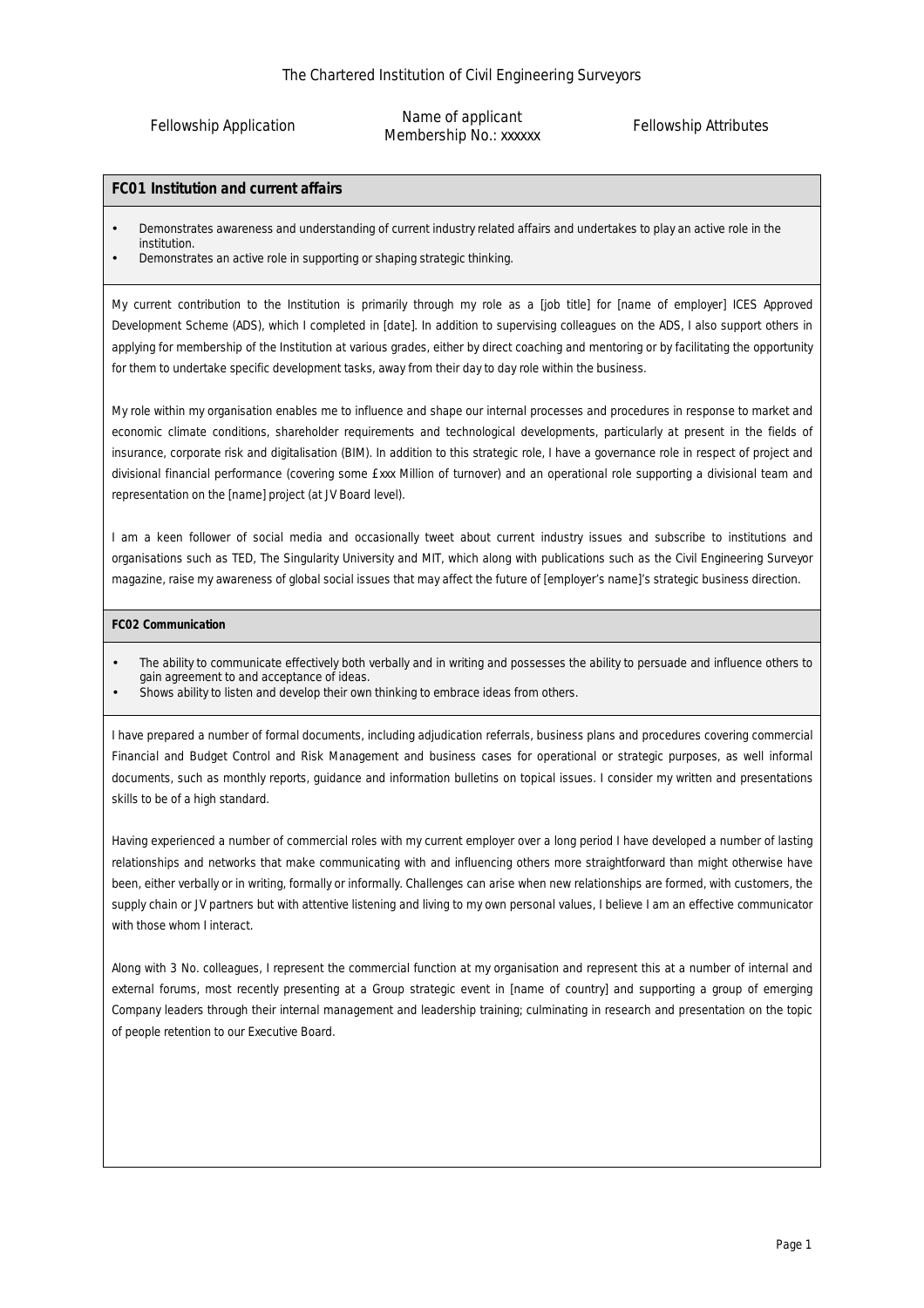Fellowship Application

Name of applicant Membership No.: xxxxxx

Fellowship Attributes

### **FC03 Dealing with change**

- Possess a positive approach to the challenges of change.
- Sees change as an opportunity and strives to drive the process and engage others in support.

As is evident by reports in the construction press, the recession and challenges with project delivery have impacted on the performance of many contracting organisations. The [*employer's name*] group and its operating companies have embraced the need for change and this in turn has shaped my role over the last 2 years. There was a programme of measures instigated at the end of [*year*] that involved structural changes and the renewed focus on business performance measures, such as improvements to trade working capital. This has involved me in the preparation and support of the delivery of training and process refinement, consultation with and support of colleagues whose role and area of work may have changed as a result of changes to organisational boundaries. The organisational changes have involved me exploring with colleagues their skills, talents and personal career aspirations, reinforcing their value to our business and identifying opportunities for them to seek out new career opportunities within the organisation. Although at times this involved some difficult conversations, I feel it has been a mutually rewarding process.

At a project level, I have a keen interest in change management, with not only a focus on changes that impact on income, but also on the cost of delivery, e.g. defects. Project teams usually recognise the former, but often chose not to focus on the latter – both are important in the project result equation. A current challenge that I am tackling within my organisation is the design and connectivity of our information systems, endeavouring to create a single source of truth, which in simple terms states that data should only be entered into and stored in systems once, but remain accessible to all. For example, in terms of change management this could involve making sure that our estimating system connects with our procurement system, which in turn communicates initial project buying gains and losses to our project based control systems. This will provide teams with real time information on the predicted end cost of their projects. This has involved me in some lengthy conversations not only with our ICT development team, but also the work winning, procurement, accounts and operational management teams.

In the journey towards the government's challenge to the industry to achieve Level 2 BIM by 2016, I have contributed and am committed to developing the opportunities that BIM presents, particularly from a commercial perspective. This has involved encouragement to commercial leads to promote the entry and storage of project records into the model (I use this term loosely, the model is only a small part of the Company's approach to BIM), with the correct location coding, to the identification and establishment of resources that can develop our digital quantity take off (QTO) capability and the ability to manipulate the digital model to follow standard method of measurement rules and construction methodology. I am enthusiastic about achieving these objectives as they will build upon our 3D and 4D capabilities, and move our organisation into a 5D delivery environment.

The development of technologies which enable organisations, to build our projects in the digital environment before delivery on site also presents opportunities for new and varied careers for people, including quantity surveyors. I believe these new roles can help address the gender imbalance in construction, as with the right connectivity the individual can be flexible in terms of where they are located, enabling women (and men) who choose to have a family and find working on site difficult, to continue and enhance their career whilst balancing a family life.

#### **FC04 Leadership**

• The capacity to inspire and motivate others through the skilful use of appropriate leadership to suit team and situation. • Demonstrates the ability to act as a role model.

I try and demonstrate leadership in the majority of the tasks that I undertake, but feel it is also important to allow others to develop and enhance their own ability to lead – this is the backbone of forming excellent teams – why have one leader on a team, when you can have 11? A recent experience of this is the support I gave to a commercial leader in a proposed development activity for his management team, a 360 degree appraisal.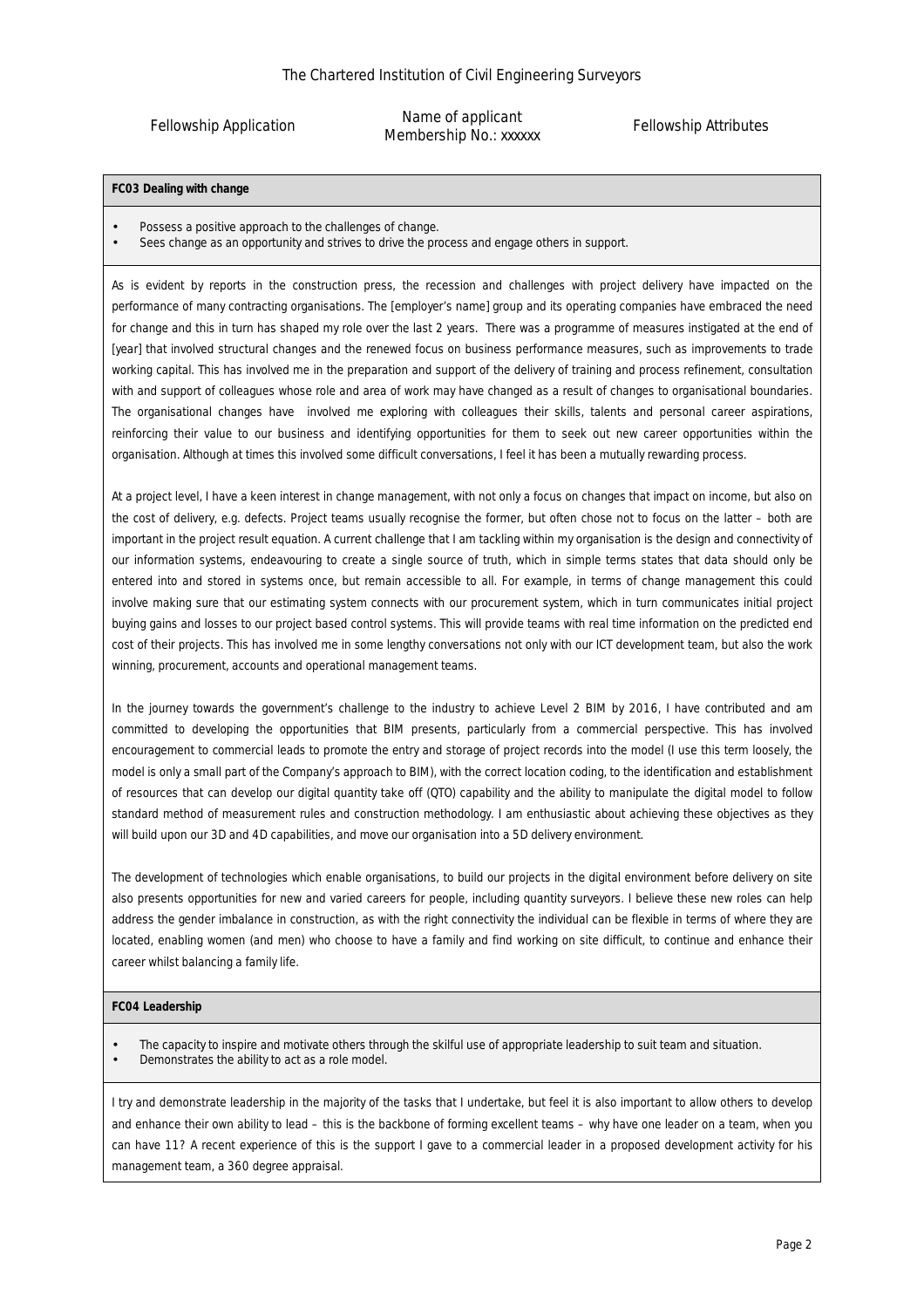Fellowship Application

Name of applicant Membership No.: xxxxxx

# Fellowship Attributes

Whilst his team were not enthusiastic at first, it was important to let him convince and influence the team of the merits of the appraisal. I supported him by offering to take part and setting out what I hoped to learn by joining in. In the event, the development activity was extremely successful for him and has reinforced his relationship with his team. As part of this process I also gained some invaluable feedback from my colleagues, peers and manager on how I perform in my role. I am hesitant to include this feedback, but this is one example from an anonymised contributor: *"[Applicant's name] is an exemplary commercial leader who is easy to get on*  with both within and outside the working environment. He is a role model that I always try my best to emulate."

I am comfortable in taking a lead in commercial matters and have challenged myself to engage in other areas of the business. In [*year*] I joined the leadership team of a behavioural safety initiative. This initiative commenced in [*year*] and has become the foundation of the business activities, expanding from safety to the business areas of environment, quality and most recently commercial. It's delivered via a network of regional and sector local teams and it has been my role to sponsor one of these teams in their delivery and development of a number of change initiatives which have included sustainable travel, staff retention, World Quality day and support for a safety message that is particularly relevant for office based personnel who undertake site visits as part of their role in work winning. At the start of [*year*], I surrendered my place on the leadership team to a colleague who wanted to benefit from the different perspectives and experience what involvement in the leadership team brings. Although I would have liked to remain directly involved I still support the initiative by joining in with one of the network of local teams and the resultant saving in time commitment allows me to pursue other strategic deliverables, some of which are mentioned elsewhere in this application.

## **FC05 Negotiation**

• Possesses the skills and ability to gain other's agreement to an acceptance of ideas or proposed actions.

Being able to communicate your point of view or position is an essential component of any individual's personal skill set and more particularly in the construction industry. As a project-based Quantity Surveyor there are numerous occasions on which I would have to present and negotiate issues that the company, our customers or supply chain have raised to reach agreement. A more significant example is where I have been unable in the first instance to negotiate a final account with a customer and their representatives, for which there was a significant financial variance. A number of adjudications resolved some principles that allowed me to re-enter those negotiations and settle the final account. Having been through this process, it became apparent that the customer could not in fact settle the account without a third party decision, as the consequences of settlement meant that some local authority public services would have to be cut. What this has reinforced to me is that you have to put yourself in the position of the person with which you are seeking to reach agreement to better understand their position, in order to understand the factors that could prevent settlement.

There is one particular experience that I am proud of that involved extensive discussions with the customer, their representatives, colleagues, legal representation and Executive Board and this revolved around the process by which you assess compensation events that omit work under the NEC3, Option B form of contract. At different stages each of the above mentioned parties initially rejected my understanding of the process and the flaws in the customers' approach to it. However by remaining firm and calmly talking through the issue in a logical and sensible manner, I was able to convince them and an adjudicator that my interpretation of the NEC3, option B contract was correct. This led to a seven-figure sum being payable.

Another difficult environment in which I have successfully gained agreement is in dealing with planning and quantum experts appointed by legal representation for a dispute that had been taken to court. The particular subject matters included the correct method of delay analysis (windows time slice) and the methods used to evaluate disruption (measured mile and prolonged envelope of resource). The experts tested our methods, so that they could endorse and take into discussions with the expert appointed by the responding party. The dispute was settled before the Court hearing and following settlement the feedback received from both parties' experts and the customer was very supportive of my approach to dealing with the issues.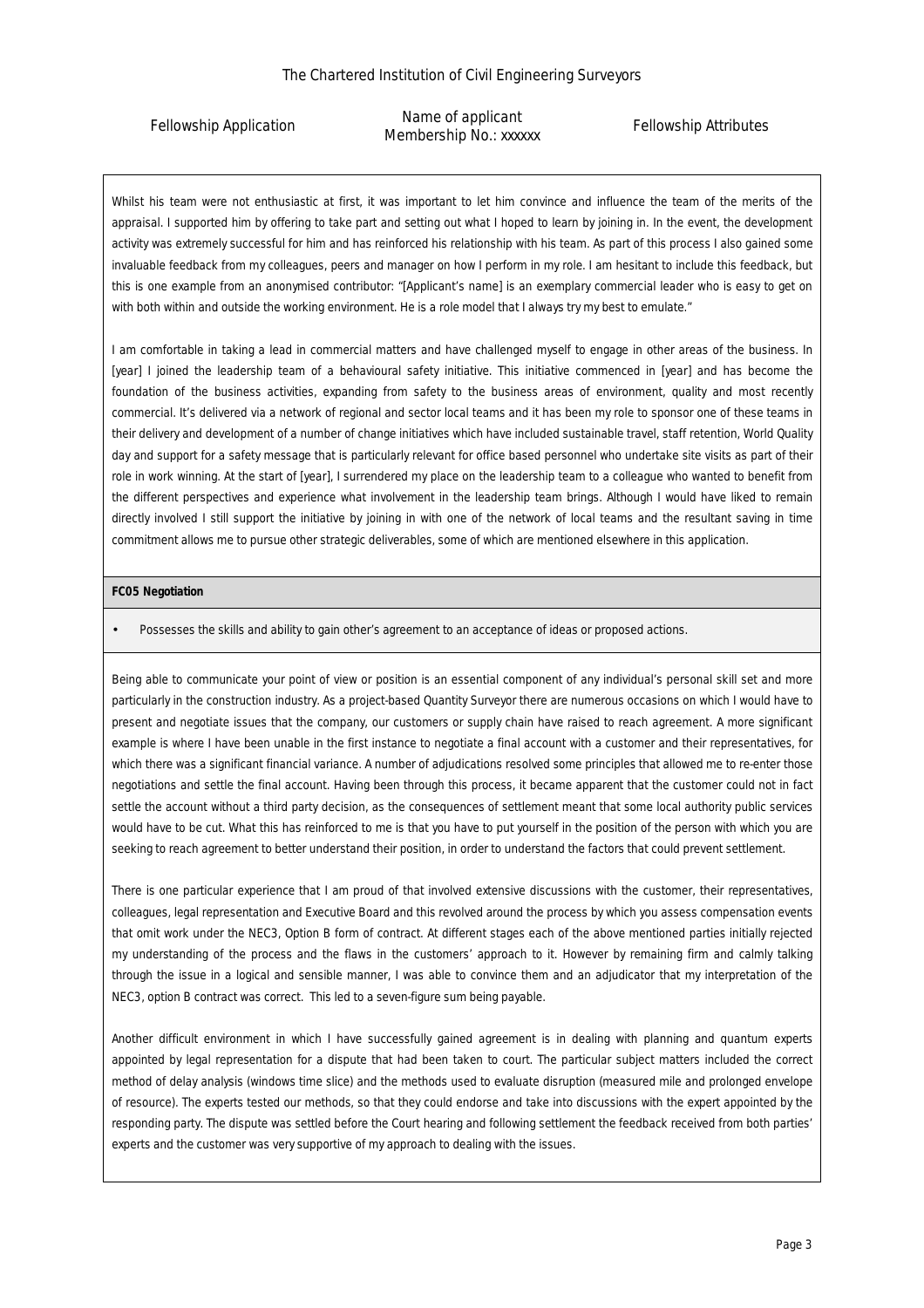Fellowship Application

Name of applicant Membership No.: xxxxxx

Fellowship Attributes

**FC06 People Development** 

• The ability to encourage others to develop new skills and enhance existing skills, and to achieve their potential.

This is one of the aspects of my role that I find personally rewarding as I have the opportunity to make a difference to the careers of my colleagues, as I have experienced from others in my career. If met with reciprocal enthusiasm, developing and enhancing the skills and knowledge of people can drive improved business performance and job satisfaction. I believe a company's approach to people development is a key component of its culture and one reason why people choose to remain with that organisation.

In terms of business continuity planning, I lead the succession planning process for all commercial roles within the organisation, which is closely aligned with our Approved Development Scheme and Mentoring Programme. The process has a number of purposes including raising the collective awareness of the potential of enthusiastic and capable colleagues that are prepared and able to assume key roles, now and in the future; and the colleagues we describe as 'best in class', which means that they are at the peak of their technical or operational role and are able to pass their experience and knowledge onto others.

All commercial roles are assessed, understanding that people develop at different rates and grow in different environments and with each new experience. Having undertaken an annual assessment we can identify what development needs and experiences each role needs to be able to progress to their next role and hopefully exceed their ultimate potential, information which is vital to clear and consistent performance development reviews.

In 2014, the Company introduced a formal Mentoring Programme which seeks to connect individuals within (and at some point in the future outside) the organisation. The rationale behind why individuals could be connected include: as a result of the succession planning process, they are assigned to new projects which they haven't experienced before, such as a project in a marine environment or if they are recently promoted or perhaps returning from maternity leave or sickness absence. The programme is mentee-led, entirely optional and can have a lifespan as short or as long as the parties decide. As well as being a mentor within the programme, I sit on the Steering Group with responsibility for matching up commercial mentees and mentors, but not necessarily always together. As we are still early in this process, I am hopeful that the programme will strengthen our internal relationships and culture.

In addition to these two people-orientated roles, I am also "baby-sitting" a Working Group that is reviewing the visibility of career pathways of all operational roles, I am involved in vetting our Leadership and Management competencies against an industry initiative called the Construction Leadership Framework (in association with the CITB, the Leadership Trust and other contracting organisations) and have recently been asked to join in with a group looking at accountability and development, arising from our most recent culture survey.

**FC07 Achieving results** 

• Demonstrates high levels of drive and commitment and has a proven track record of achievement.

In 2015, the Executive Board asked that we review the way in which my colleagues and I provide the senior commercial operational support to the business, in order to generate additional capacity to develop and deliver strategic business improvement initiatives. Following consultation within the business, we determined that I had the skillset, drive and commitment to implement these initiatives, some of which are outlined elsewhere in this application. I am enthusiastic about people development and have a sound technical appreciation of business systems and processes - when great people and efficient processes are combined I believe you can achieve excellent results. I feel the initial signs are encouraging, but whether I am ultimately successful or not will become evident by the implementation of changes to our approach to people development and digitalisation of business systems and processes this year.